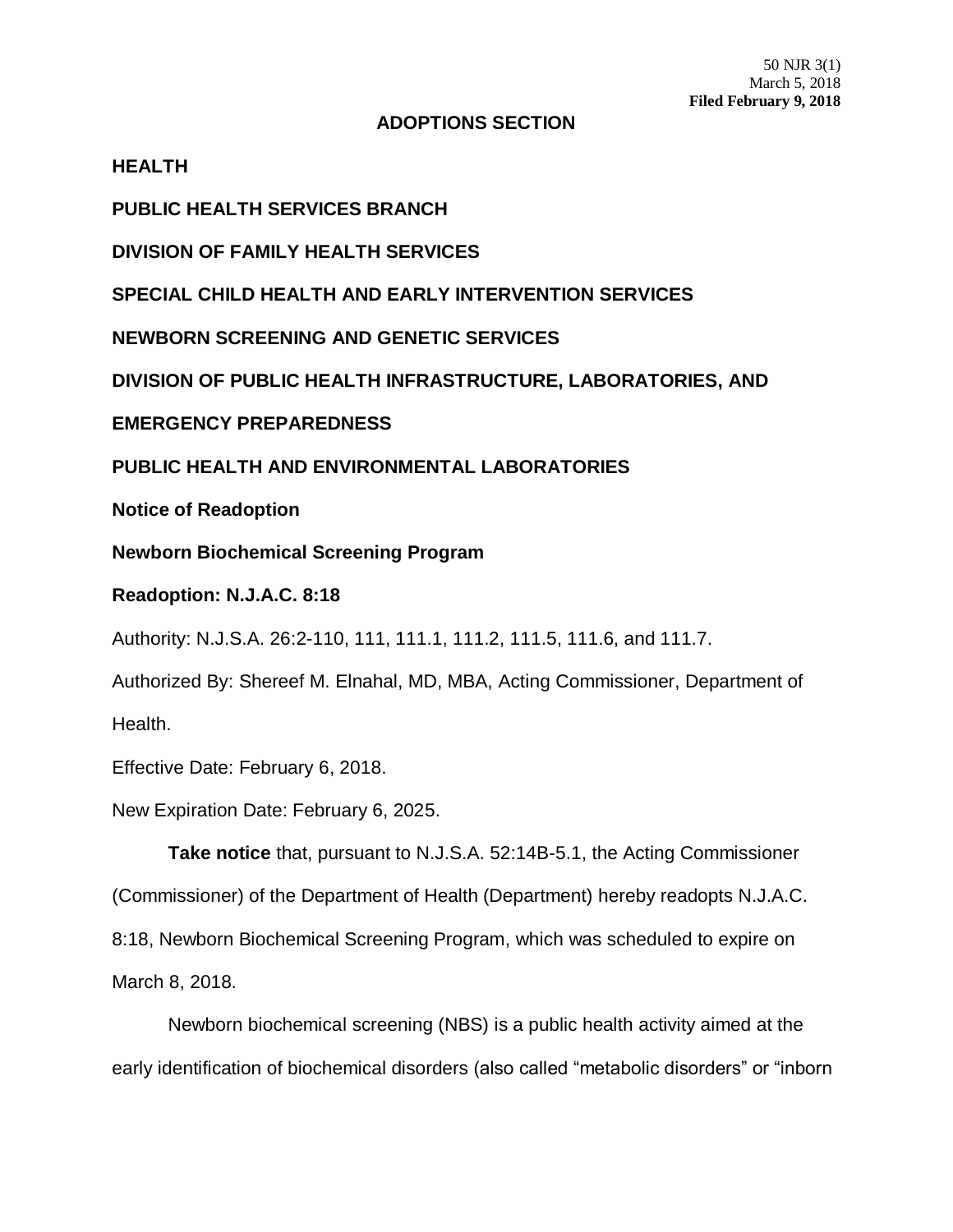errors of metabolism") in infants. Early identification of these conditions is particularly crucial, as timely intervention can lead to a significant reduction of morbidity, mortality, and associated disabilities in affected infants.

N.J.S.A. 26:2-110 et seq., mandates that newborns be tested for hypothyroidism, galactosemia, phenylketonuria, and other preventable biochemical disorders. N.J.A.C. 8:18 establishes standards implementing this mandate. N.J.S.A. 26:2-111 authorizes the Commissioner to add conditions to the State NBS panel of tests performed, following notice to the State Legislature, "if reliable and efficient testing techniques [become] available."

The Department's NBS Program comprises two units, the NBS Laboratory and the NBS Follow-up Program. N.J.A.C. 8:18 identifies the responsibilities of health care providers and facilities that are subject to N.J.S.A. 26:2-110 et seq. The following entities participate in the State NBS system: primary health care providers, health care specialists, parents, tertiary care centers, birth attendants including midwives, local public health officials, and hospital, laboratory, administrative, and follow-up personnel. The system must function smoothly and efficiently to ensure that all newborns receive screening, rescreening, as may be indicated, follow-up testing if initial or repeat screening results are abnormal, and treatment in accordance with established protocols. The NBS Follow-up Program maintains communication with appropriate health care providers and other system participants to ensure that newborns with presumptively abnormal screening results receive, as the circumstances indicate, rescreening, confirmatory testing, treatment, and access to available services.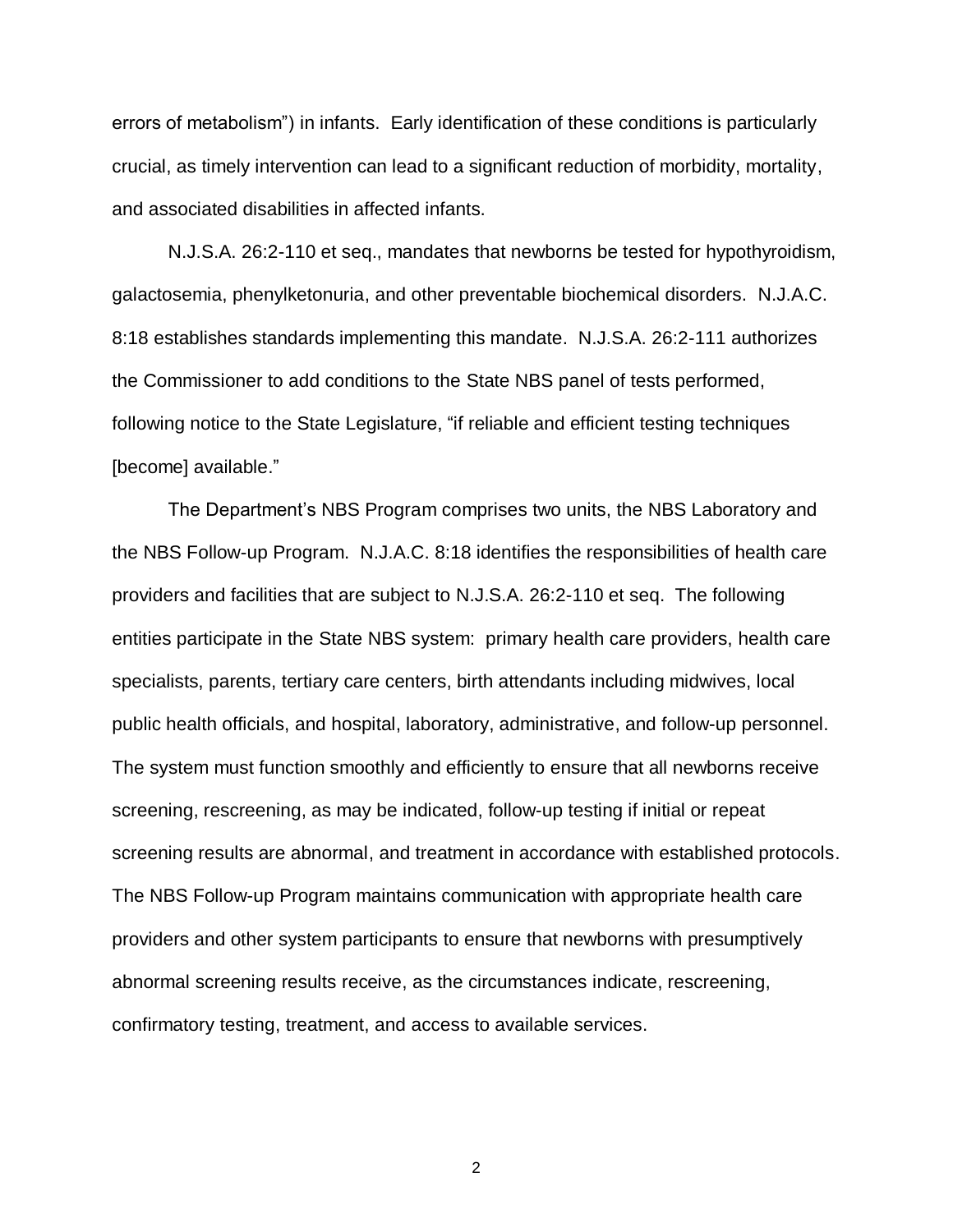N.J.S.A. 26:2-111.1 requires the Department to establish procedures by which parents receive notification of the availability of supplemental newborn screening for disorders for which the Department does not screen, and by which responsible facilities would implement parents' requests for that screening.

N.J.S.A. 26:2-111.5 (enacted in 2012), 111.6 (enacted in 2013), and 111.7 (enacted in 2014), respectively, mandate newborn screening for the lysosomal storage disorders known as Krabbe, Pompe, Gaucher, Fabry, and Niemann-Pick diseases; adrenoleukodystrophy (ALD); and mucopolysaccharidosis I (MPS I), also known as Hurler syndrome, Hurler-Scheie syndrome, or Scheie syndrome, and mucopolysaccharidosis II (MPS II), also called Hunter syndrome. The Department has already added some of these conditions to the newborn screening panel, and is adding the remaining conditions to the panel, as "reliable and efficient testing techniques [become] available" to screen for these conditions, by the acquisition and installation of necessary equipment, technology, and staff, the implementation of pilot testing, and the performance of other requisites. See N.J.S.A. 26:2-111.

The readopted rules set forth the following: N.J.A.C. 8:18-1.1 establishes the purpose and scope of the chapter; 1.2 defines words and terms used in the chapter; 1.3 identifies disorders and conditions for which the NBS Laboratory performs testing of specimens for biochemical and genetic disorders in accordance with recognized clinical laboratory procedures; 1.4 through 1.8, respectively, establish the responsibilities of chief executive officers, birth attendants, responsible physicians, home health agencies, and public health officers, to implement the State NBS system; 1.9 establishes the responsibilities of the testing laboratory; 1.10 establishes the responsibilities of the NBS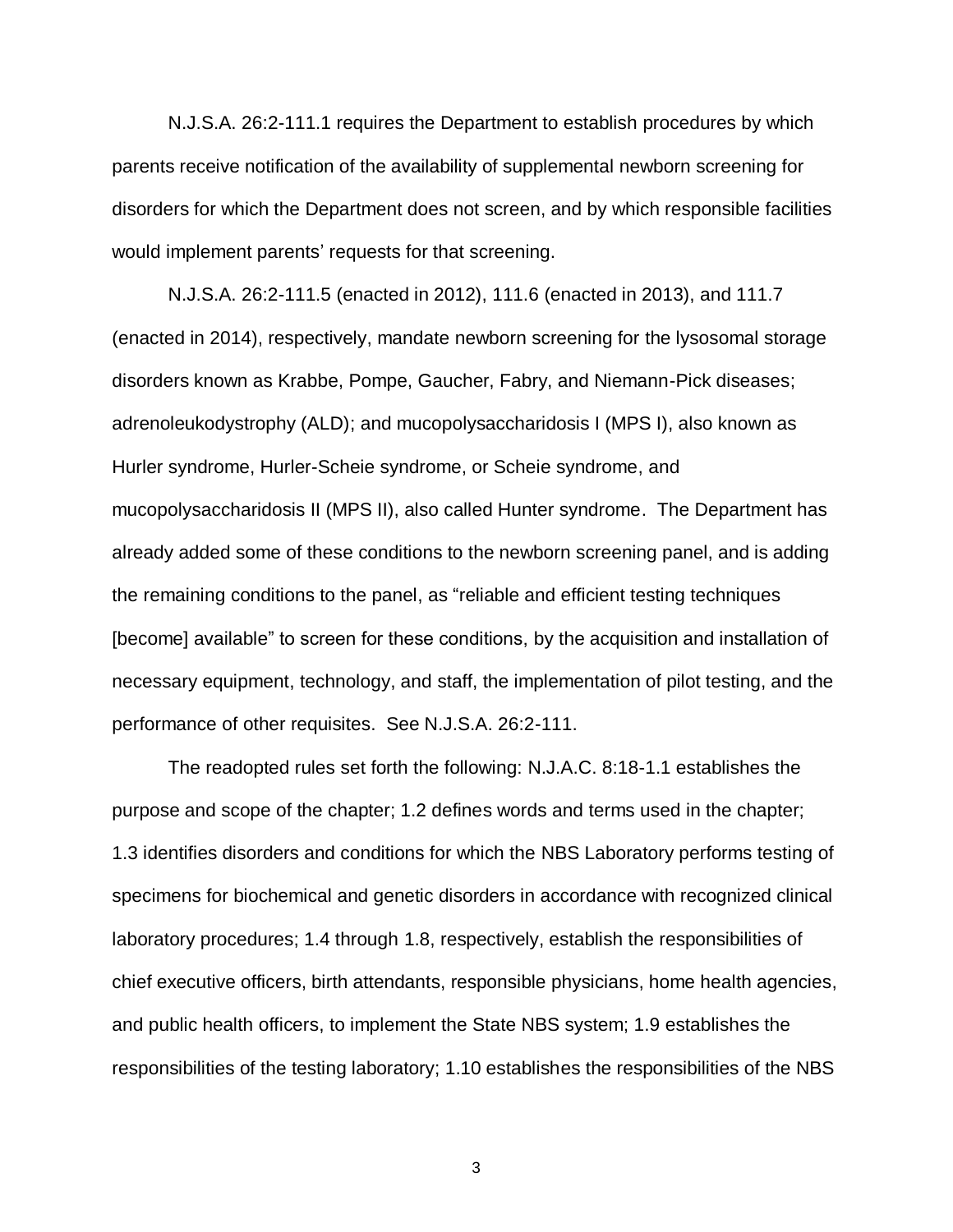Follow-up Program and the process to assist families of children with abnormal test results to obtain access to health care and other services as indicated; 1.11 reiterates the Commissioner's statutory responsibility pursuant to N.J.S.A. 26:2-111.1 to determine adequate laboratory fees and appropriate funding for testing, follow-up, and treatment services (N.J.A.C. 8:45-2.1 establishes the applicable fee schedule); 1.12 establishes the standard for exemption from testing; 1.13 lists the conditions that necessitate a report, identifies the entities that can use the report, and establishes the parameters of the confidentiality of the report; and 1.14 implements N.J.S.A. 26:2- 111(b)1, by establishing procedures by which health care providers are to provide notice of the availability of supplemental newborn screening to parents, obtain parental acknowledgment of receipt of notice, retain proof of acknowledgment in the medical record, and permit parents to retain the notice.

The Department has reviewed N.J.A.C. 8:18 in consultation with the Newborn Screening Annual Review Committee (Committee), which consists of parents, family members, nurses, physicians, specialists, scientists, health care organization representatives, attorneys, advocates, and others, all having the common goal of collaborating to ensure that the New Jersey NBS Program conforms to the state-of-theart and remains responsive to the needs of New Jersey's newborns and their families. For additional background on the Committee, see 37 N.J.R. 1661(a), 1662. In addition to working with the Committee, the NBS Program consults on an ongoing basis with specialists in the areas of metabolic and genetic medicine, hematology, endocrinology, and pulmonology, to continually evaluate the quality, appropriateness, and effectiveness